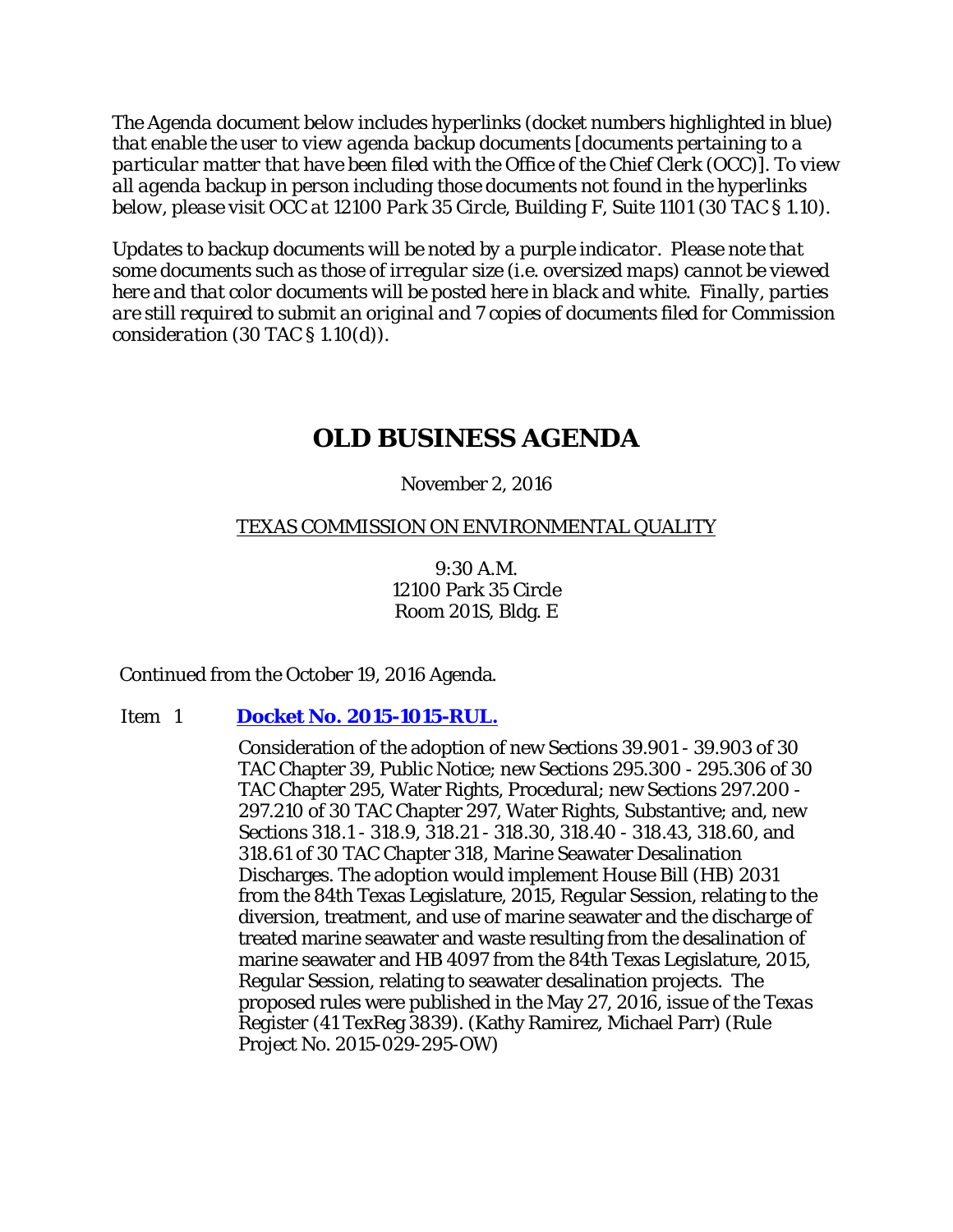# **AGENDA**

## November 2, 2016

# TEXAS COMMISSION ON ENVIRONMENTAL QUALITY

9:30 A.M. 12100 Park 35 Circle Room 201S, Bldg. E

#### **HEARING REQUESTS/REQUESTS FOR RECONSIDERATION**

Item 1 **[Docket No. 2016-1461-MWD.](http://www.tceq.texas.gov/assets/public/comm_exec/agendas/comm/backup/Agendas/2016/11-02-2016/grimes.pdf)**



Consideration of the application by Grimes Co. Water Reclamation, LLC, for a renewal of Texas Commission on Environmental Quality (TCEQ) Permit No. WQ0015032001, which authorizes the disposal of treated domestic wastewater at a daily average flow not to exceed 80,000 gallons per day via surface irrigation of 57 acres of non-public access agricultural land. The wastewater treatment facility and disposal site will be located at 7063 Clark Road, Plantersville, in Grimes County, Texas 77363. This permit will not authorize a discharge of pollutants into water in the state. The Commission will also consider requests for hearing or reconsideration, related responses and replies, public comment, and the Executive Director's response to comments. (David Akoma, Ashley McDonald)

# **WATER USE PERMIT APPLICATION MATTER**

#### Item 2 **[Docket No. 2016-0466-WR.](http://www.tceq.texas.gov/assets/public/comm_exec/agendas/comm/backup/Agendas/2016/11-02-2016/quanah.pdf)**



Consideration of the Application filed by Quanah Country Club for Water Use Permit No. 12185. Quanah Country Club has applied for a Water Use Permit to 1) impound less than an acre-foot of water in Holding Pond 1 on an unnamed tributary of Spring Creek, tributary of Groesbeck Creek, tributary of the Red River; 2) use the bed and banks of Holding Pond 1 for storage of the City of Quanah's return flows; 3) divert 99.3 acre-feet per year from Holding Pond 1 at a maximum rate of 100 gpm, to be conveyed by pipeline to Holding Pond 2 on an unnamed tributary of Groesbeck Creek; 4) impound less than an acrefoot of water in Holding Pond 2 for livestock and recreational use; 5) use the bed and banks of the pond for storage and diversion at a maximum 285 gpm for livestock and agricultural uses; 6) maintain two existing reservoirs, known as North Lake (108 acre-feet) and South Lake (40 acre-feet), both on the unnamed tributary of Groesbeck Creek, for recreational use. A maximum of 0.465 mgd of effluent per year is authorized to be discharged at a maximum rate of 969 gpm to Spring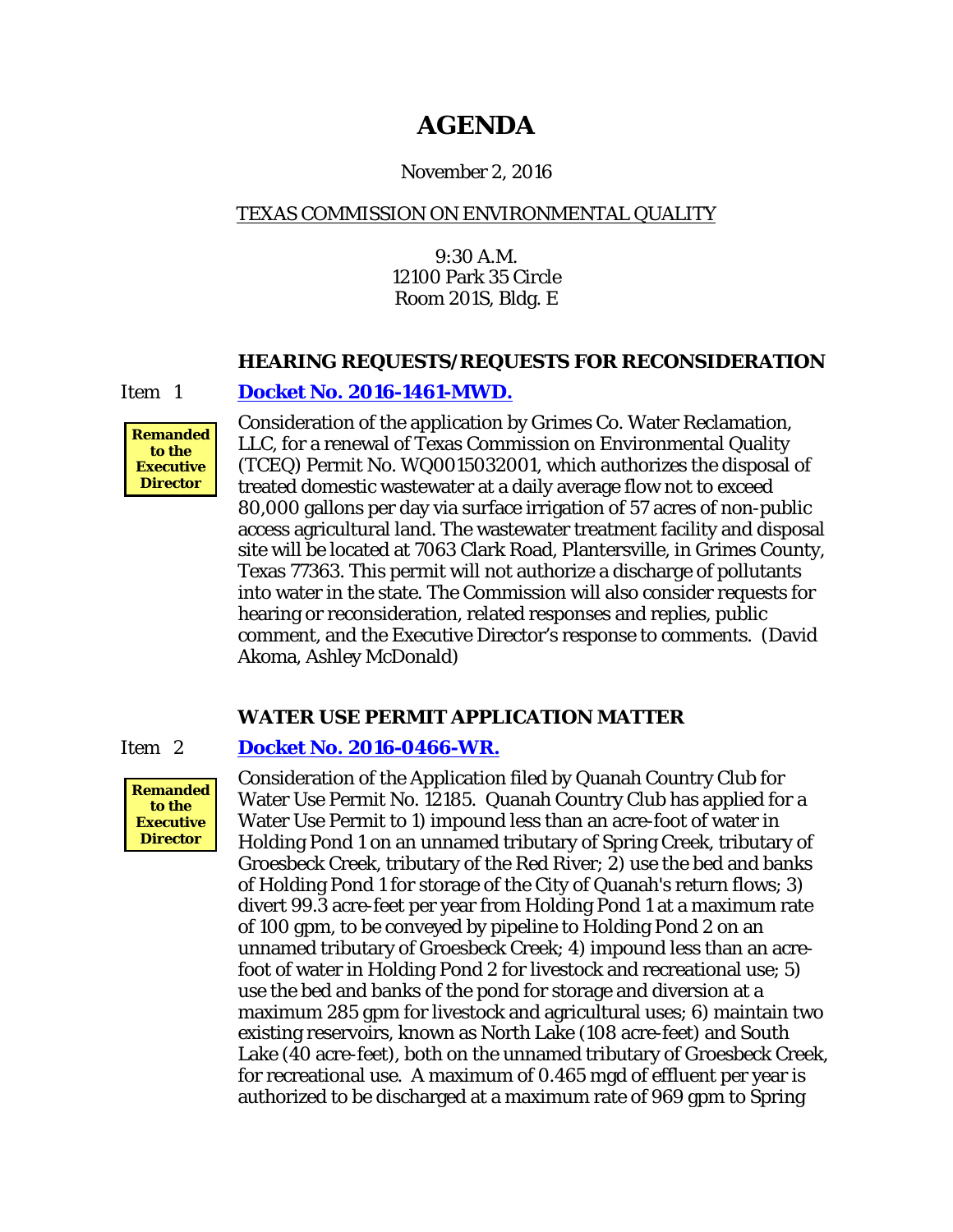Creek under Texas Pollutant Discharge Elimination System Permit No. 0010600001. The Executive Director recommends denial of this application based on the Executive Director's conclusion that there is insufficient water available for appropriation in the Red River Basin. The Commission will consider the Application, the Executive Director's recommendation, public comment, and all related documents. (Chris Kozlowski, Linda Horng)

#### **TOTAL MAXIMUM DAILY LOAD MATTER**

## Item 3 **Docket No. [2016-0131-TML.](http://www.tceq.texas.gov/assets/public/comm_exec/agendas/comm/backup/Agendas/2016/11-02-2016/0131TML.pdf)**

Consideration for adoption of Four Total Maximum Daily Loads (TMDLs) for Indicator Bacteria in the Cottonwood Creek, Fish Creek, Kirby Creek, and Crockett Branch Watersheds Upstream of Mountain Creek Lake in Dallas and Tarrant Counties. Notice of a public meeting to receive comments on the TMDLs was published in the May 27, 2016, issue of the *Texas Register* (41 TexReg 3942). (Kerry Niemann, Robert Brush) (Project No. 2015-017-TML-NR)

#### **AIR QUALITY ENFORCEMENT AGREED ORDERS**

#### Item 4 **[Docket No. 2016-0309-AIR-E.](http://www.tceq.texas.gov/assets/public/comm_exec/agendas/comm/backup/Agendas/2016/11-02-2016/0309AIR.pdf)**

Consideration of an Agreed Order assessing administrative penalties and requiring certain actions of Cabot Norit Americas, Inc. in Harrison County; RN102609724; for air quality violations pursuant to Tex. Health & Safety Code ch. 382, Tex. Water Code ch. 7, and the rules of the Texas Commission on Environmental Quality, including specifically 30 Tex. Admin. Code ch. 60. (David Carney, Michael Parrish)

## Item 5 **[Docket No. 2016-0464-AIR-E.](http://www.tceq.texas.gov/assets/public/comm_exec/agendas/comm/backup/Agendas/2016/11-02-2016/0464AIR.pdf)**

Consideration of an Agreed Order assessing administrative penalties and requiring certain actions of E. I. du Pont de Nemours and Company in Orange County; RN100542711; for air quality violations pursuant to Tex. Health & Safety Code ch. 382, Tex. Water Code ch. 7, and the rules of the Texas Commission on Environmental Quality, including specifically 30 Tex. Admin. Code ch. 60. (Tiffany Maurer, Michael Parrish)

## Item 6 **[Docket No. 2016-0113-AIR-E.](http://www.tceq.texas.gov/assets/public/comm_exec/agendas/comm/backup/Agendas/2016/11-02-2016/0113AIR.pdf)**

Consideration of an Agreed Order assessing administrative penalties and requiring certain actions of Eco Services Operations LLC in Harris County; RN100211317 and RN100220581; for air quality violations pursuant to Tex. Health & Safety Code ch. 382, Tex. Water Code ch. 7,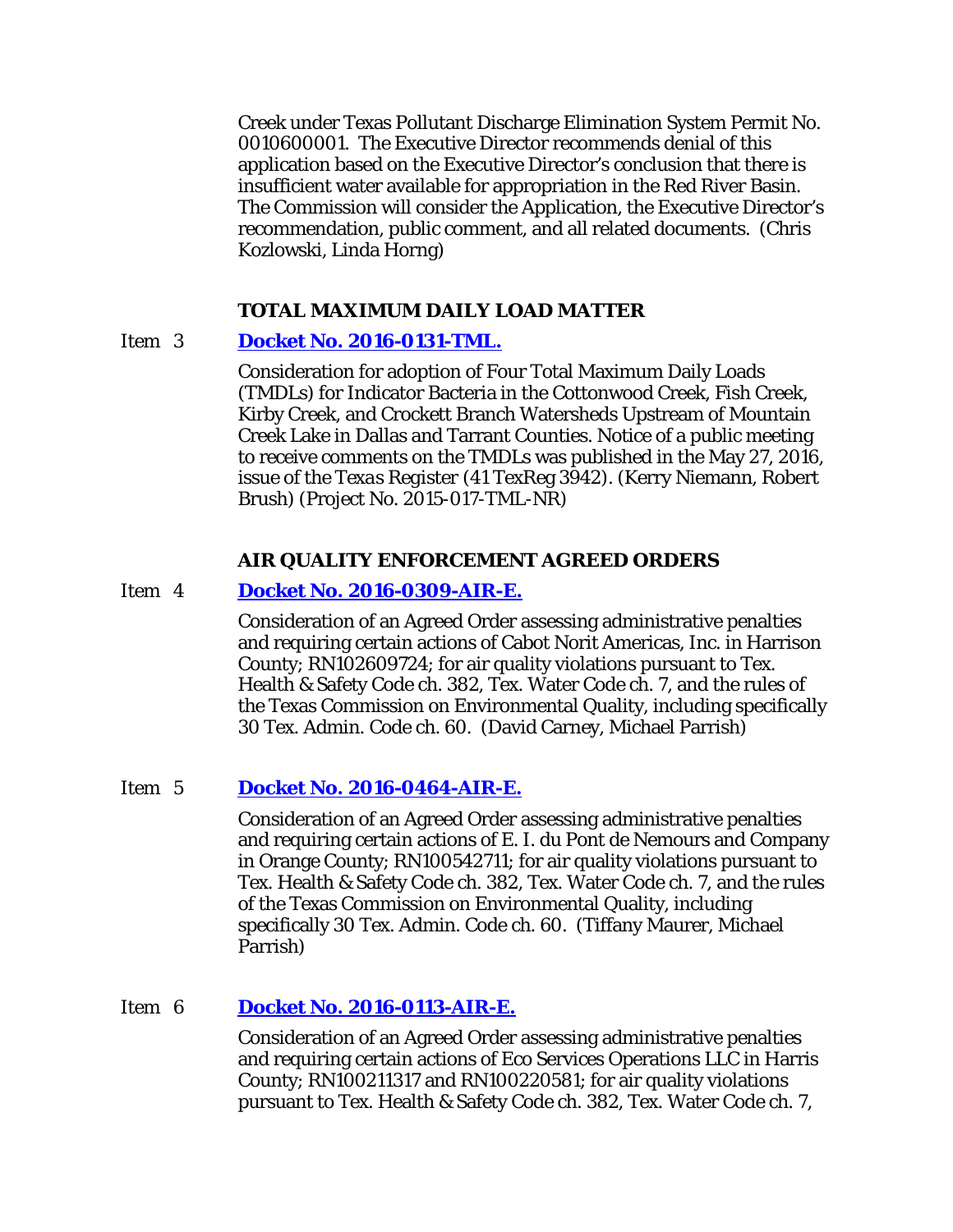and the rules of the Texas Commission on Environmental Quality, including specifically 30 Tex. Admin. Code ch. 60. (Kingsley Coppinger, Michael Parrish)

#### Item 7 **[Docket No. 2016-0413-AIR-E.](http://www.tceq.texas.gov/assets/public/comm_exec/agendas/comm/backup/Agendas/2016/11-02-2016/0413AIR.pdf)**

Consideration of an Agreed Order assessing administrative penalties and requiring certain actions of Enduro Composites, Inc. in Harris County; RN104559190; for air quality violations pursuant to Tex. Health & Safety Code ch. 382, Tex. Water Code ch. 7, and the rules of the Texas Commission on Environmental Quality, including specifically 30 Tex. Admin. Code ch. 60. (Raime Hayes-Falero, Michael Parrish)

#### Item 8 **[Docket No. 2016-0100-AIR-E.](http://www.tceq.texas.gov/assets/public/comm_exec/agendas/comm/backup/Agendas/2016/11-02-2016/0100AIR.pdf)**

Consideration of an Agreed Order assessing administrative penalties and requiring certain actions of Enterprise Products Operating LLC in Harris County; RN102528197; for air quality violations pursuant to Tex. Health & Safety Code ch. 382, Tex. Water Code ch. 7, and the rules of the Texas Commission on Environmental Quality, including specifically 30 Tex. Admin. Code ch. 60. (Raime Hayes-Falero, Michael Parrish)

#### Item 9 **[Docket No. 2016-0328-AIR-E.](http://www.tceq.texas.gov/assets/public/comm_exec/agendas/comm/backup/Agendas/2016/11-02-2016/0328AIR.pdf)**

Consideration of an Agreed Order assessing administrative penalties and requiring certain actions of Equistar Chemicals, LP in Harris County; RN100542281; for air quality violations pursuant to Tex. Health & Safety Code ch. 382, Tex. Water Code ch. 7, and the rules of the Texas Commission on Environmental Quality, including specifically 30 Tex. Admin. Code ch. 60. (Shelby Orme, Michael Parrish)

#### Item 10 **[Docket No. 2016-0225-AIR-E.](http://www.tceq.texas.gov/assets/public/comm_exec/agendas/comm/backup/Agendas/2016/11-02-2016/0225AIR.pdf)**

Consideration of an Agreed Order assessing administrative penalties and requiring certain actions of ETC Field Services LLC in Winkler County; RN100238633; for air quality violations pursuant to Tex. Health & Safety Code ch. 382, Tex. Water Code ch. 7, and the rules of the Texas Commission on Environmental Quality, including specifically 30 Tex. Admin. Code ch. 60. (David Carney, Michael Parrish)

#### Item 11 **[Docket No. 2014-0429-AIR-E.](http://www.tceq.texas.gov/assets/public/comm_exec/agendas/comm/backup/Agendas/2016/11-02-2016/0429AIR.pdf)**

Consideration of an Agreed Order assessing administrative penalties and requiring certain actions of ExxonMobil Oil Corporation in Jefferson County; RN102450756; for air quality violations pursuant to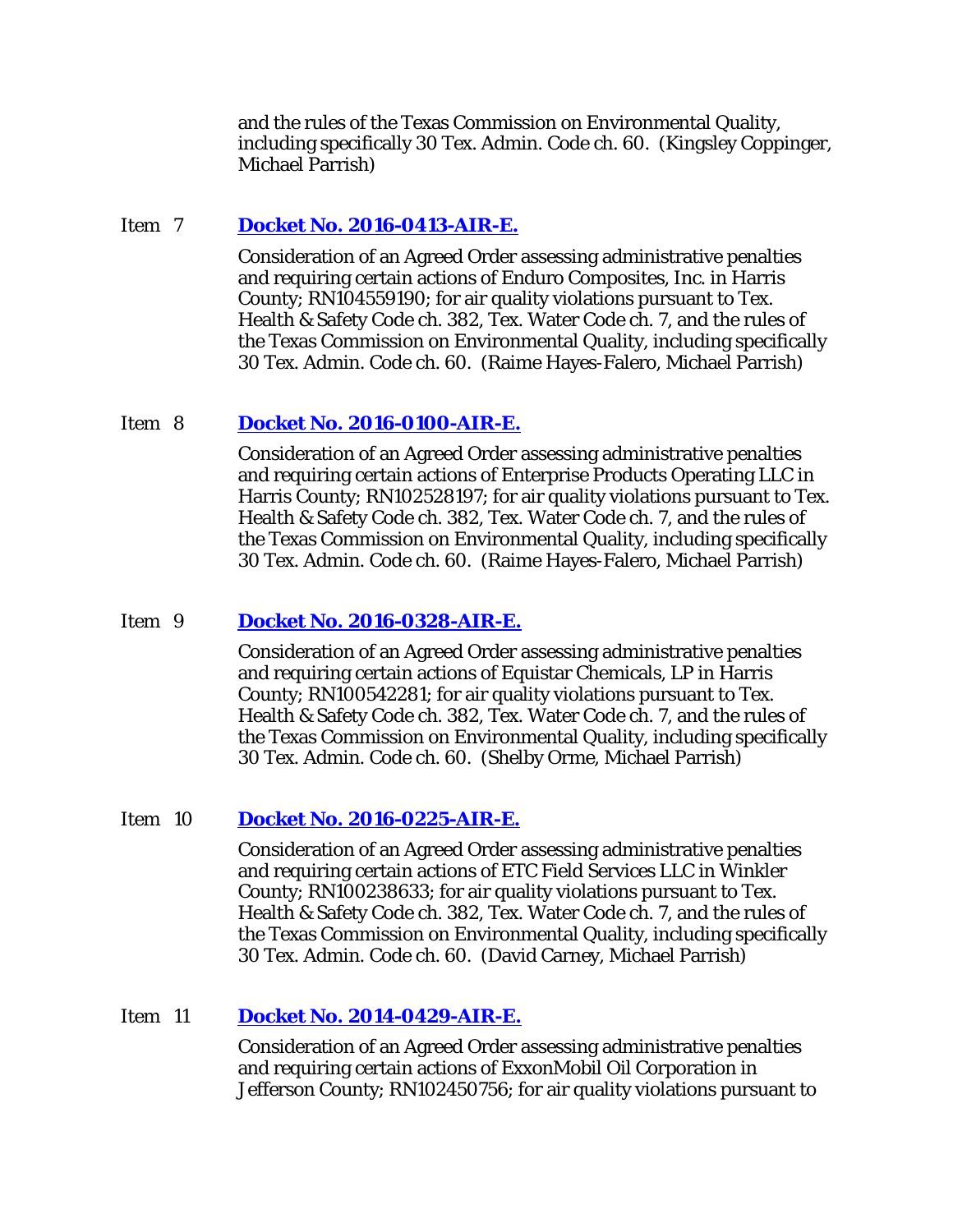Tex. Health & Safety Code ch. 382, Tex. Water Code ch. 7, and the rules of the Texas Commission on Environmental Quality, including specifically 30 Tex. Admin. Code ch. 60. (Rajesh Acharya, Michael Parrish)

## Item 12 **[Docket No. 2016-0243-AIR-E.](http://www.tceq.texas.gov/assets/public/comm_exec/agendas/comm/backup/Agendas/2016/11-02-2016/0243AIR.pdf)**

Consideration of an Agreed Order assessing administrative penalties and requiring certain actions of Flint Hills Resources Houston Chemical, LLC in Harris County; RN102576063; for air quality violations pursuant to Tex. Health & Safety Code ch. 382, Tex. Water Code ch. 7, and the rules of the Texas Commission on Environmental Quality, including specifically 30 Tex. Admin. Code ch. 60. (Raime Hayes-Falero, Michael Parrish)

# Item 13 **[Docket No. 2016-0391-AIR-E.](http://www.tceq.texas.gov/assets/public/comm_exec/agendas/comm/backup/Agendas/2016/11-02-2016/0391AIR.pdf)**

Consideration of an Agreed Order assessing administrative penalties and requiring certain actions of INEOS USA LLC in Brazoria County; RN100238708; for air quality violations pursuant to Tex. Health & Safety Code ch. 382, Tex. Water Code ch. 7, and the rules of the Texas Commission on Environmental Quality, including specifically 30 Tex. Admin. Code ch. 60. (Raime Hayes-Falero, Michael Parrish)

## Item 14 **[Docket No. 2015-0518-AIR-E.](http://www.tceq.texas.gov/assets/public/comm_exec/agendas/comm/backup/Agendas/2016/11-02-2016/0518AIR.pdf)**

Consideration of an Agreed Order assessing administrative penalties and requiring certain actions of RD Food Manufacturing, Inc in El Paso County; RN101058386; for air quality violations pursuant to Tex. Health & Safety Code ch. 382, Tex. Water Code ch. 7, and the rules of the Texas Commission on Environmental Quality, including specifically 30 Tex. Admin. Code ch. 60. (Raime Hayes-Falero, Michael Parrish)

## **INDUSTRIAL WASTE DISCHARGE ENFORCEMENT AGREED ORDERS**

## Item 15 **[Docket No. 2016-0177-IWD-E.](http://www.tceq.texas.gov/assets/public/comm_exec/agendas/comm/backup/Agendas/2016/11-02-2016/0177IWD.pdf)**

Consideration of an Agreed Order assessing administrative penalties and requiring certain actions of BASF Corporation in Brazoria County; RN100218049; for water quality violations pursuant to Tex. Water Code chs. 7 and 26 and the rules of the Texas Commission on Environmental Quality, including specifically 30 Tex. Admin. Code ch. 60. (James Boyle, Michael Parrish)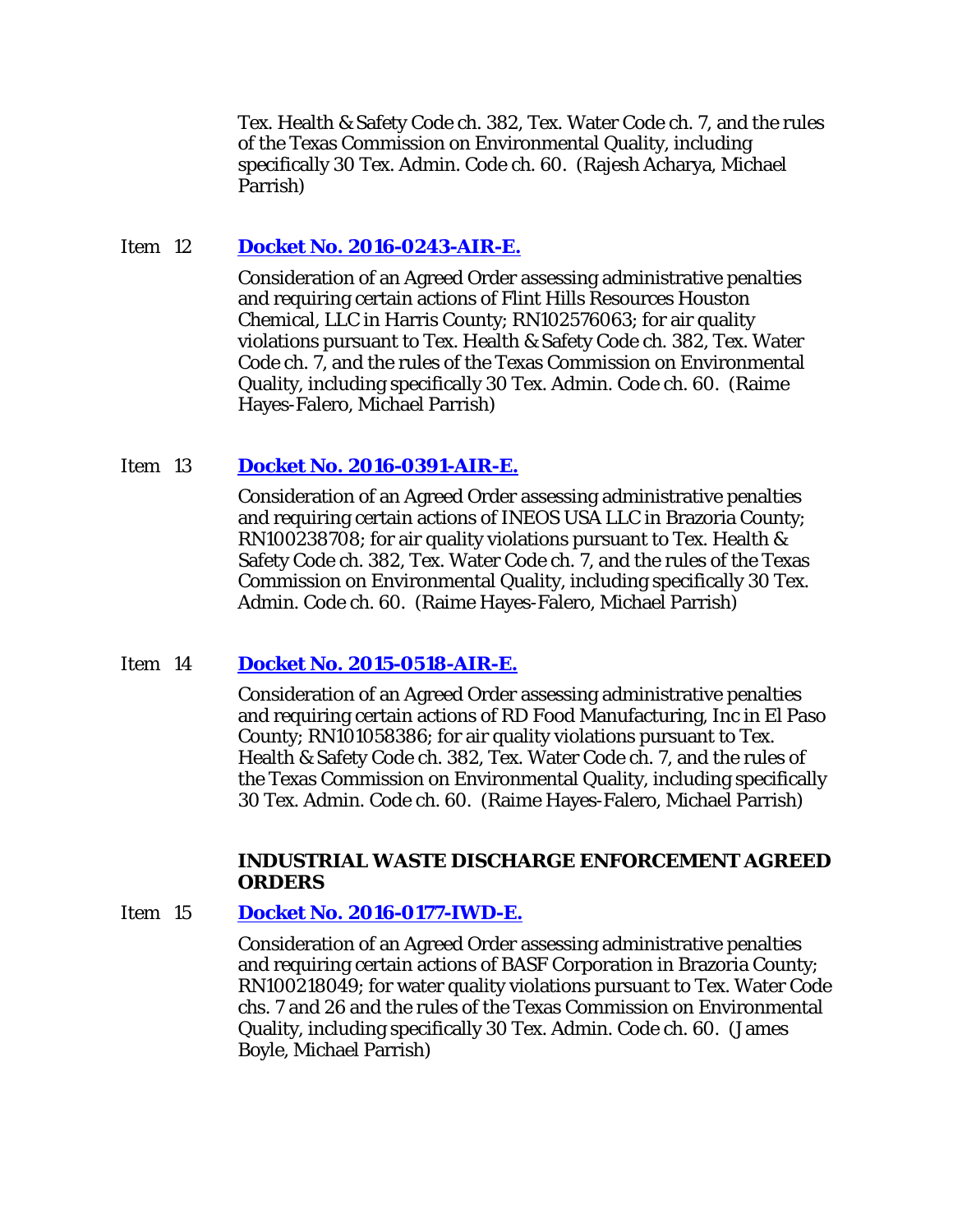#### Item 16 **[Docket No. 2015-1849-IWD-E.](http://www.tceq.texas.gov/assets/public/comm_exec/agendas/comm/backup/Agendas/2016/11-02-2016/1849IWD.pdf)**

Consideration of an Agreed Order assessing administrative penalties and requiring certain actions of SOUTHWESTERN PUBLIC SERVICE COMPANY in Potter County; RN100224641; for water quality violations pursuant to Tex. Water Code chs. 7 and 26 and the rules of the Texas Commission on Environmental Quality, including specifically 30 Tex. Admin. Code ch. 60. (Ronica Rodriguez, Michael Parrish)

# Item 17 **[Docket No. 2015-1074-IWD-E.](http://www.tceq.texas.gov/assets/public/comm_exec/agendas/comm/backup/Agendas/2016/11-02-2016/1074IWD.pdf)**

Consideration of an Agreed Order assessing administrative penalties and requiring certain actions of TPC Group LLC and John Edward Frantz in Harris County; RN103872503; for water quality violations pursuant to Tex. Water Code chs. 7 and 26 and the rules of the Texas Commission on Environmental Quality, including specifically 30 Tex. Admin. Code ch. 60. (Ross Luedtke, Michael Parrish)V

## **MULTI-MEDIA MATTER ENFORCEMENT DEFAULT ORDER**

## Item 18 **[Docket No. 2015-1845-MLM-E.](http://www.tceq.texas.gov/assets/public/comm_exec/agendas/comm/backup/Agendas/2016/11-02-2016/1845MLM.pdf)**

Consideration of a Default Order assessing administrative penalties against and requiring certain actions of Ted Booher d/b/a Rapid Environmental Services, LLC in El Paso County; RN103145876; for water quality and used oil, violations pursuant to Tex. Water Code chs. 7 and 26, Tex. Health & Safety Code ch. 371, and the rules of the Texas Commission on Environmental Quality, including specifically 30 Tex. Admin. Code ch. 60. (Elizabeth Harkrider, Ryan Rutledge)

#### **MUNICIPAL SOLID WASTE ENFORCEMENT AGREED ORDER**

#### Item 19 **[Docket No. 2015-1576-MSW-E.](http://www.tceq.texas.gov/assets/public/comm_exec/agendas/comm/backup/Agendas/2016/11-02-2016/1576MSW.pdf)**

Consideration of an Agreed Order assessing administrative penalties against Gilbert V. Perez in Frio County; RN106672827; for municipal solid waste violations pursuant to Tex. Water Code ch. 7, Tex. Health & Safety Code ch. 361, and the rules of the Texas Commission on Environmental Quality, including specifically 30 Tex. Admin. Code ch. 60. (Elizabeth Lieberknecht, Ryan Rutledge)

## **MUNICIPAL SOLID WASTE ENFORCEMENT DEFAULT ORDER**

Item 20 **[Docket No. 2016-0377-MSW-E.](http://www.tceq.texas.gov/assets/public/comm_exec/agendas/comm/backup/Agendas/2016/11-02-2016/0377MSW.pdf)**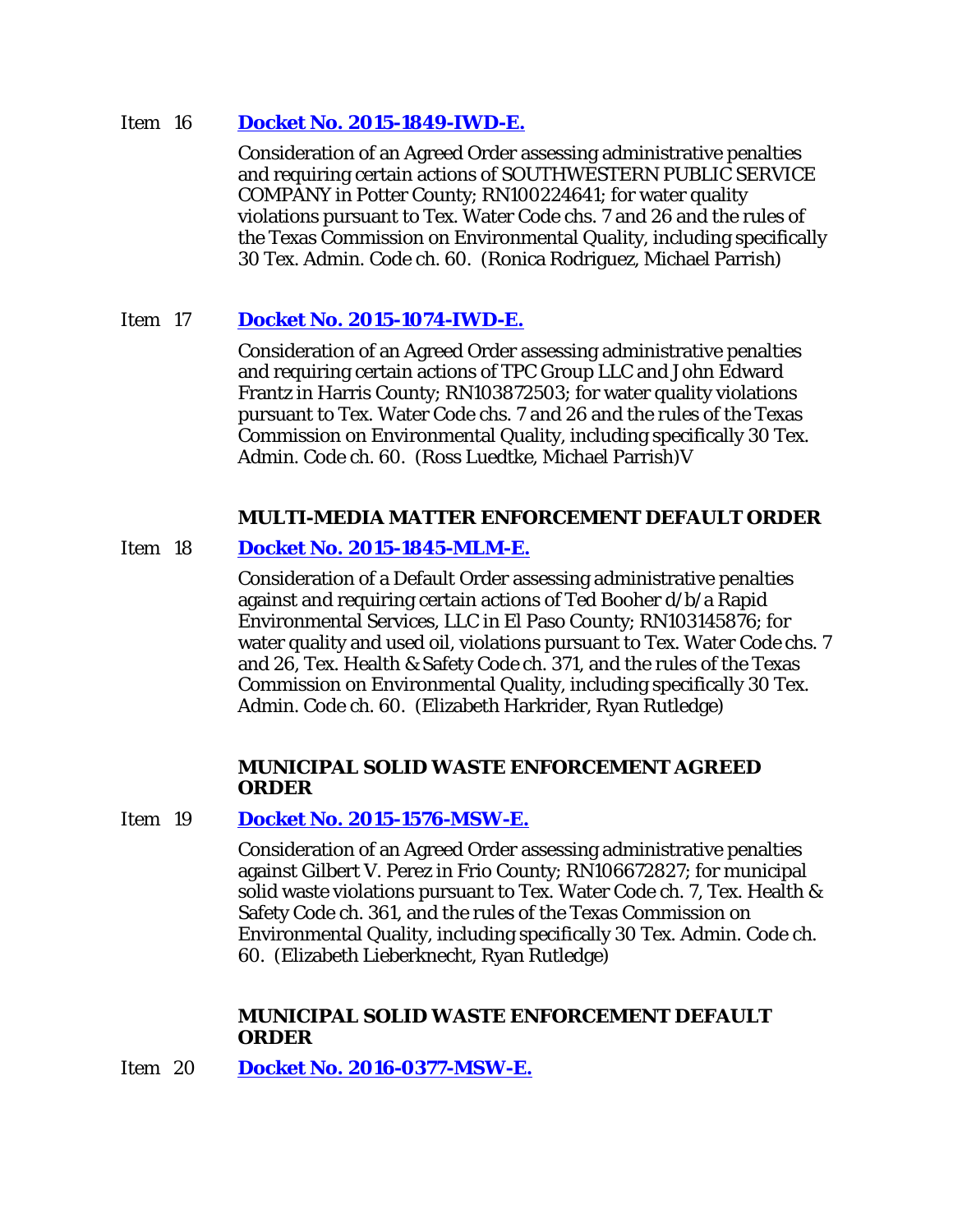

Consideration of a Default Order assessing administrative penalties against and requiring certain actions of Stan H. Kyle in Shelby County; RN108725334; for municipal solid waste violations pursuant to Tex. Water Code ch. 7, Tex. Health & Safety Code ch. 361, and the rules of the Texas Commission on Environmental Quality, including specifically 30 Tex. Admin. Code ch. 60. (Clayton Smith, Ryan Rutledge)

## **MUNICIPAL WASTE DISCHARGE ENFORCEMENT AGREED ORDERS**

#### Item 21 **[Docket No. 2015-1231-MWD-E.](http://www.tceq.texas.gov/assets/public/comm_exec/agendas/comm/backup/Agendas/2016/11-02-2016/1231MWD.pdf)**

Consideration of an Agreed Order assessing administrative penalties and requiring certain actions of the City of Fort Worth in Tarrant County; RN100942259; for water quality violations pursuant to Tex. Water Code chs. 7 and 26 and the rules of the Texas Commission on Environmental Quality, including specifically 30 Tex. Admin. Code ch. 60. (Farhaud Abbaszadeh, Michael Parrish)

# Item 22 **[Docket No. 2016-0387-MWD-E.](http://www.tceq.texas.gov/assets/public/comm_exec/agendas/comm/backup/Agendas/2016/11-02-2016/0387MWD.pdf)**

Consideration of an Agreed Order assessing administrative penalties and requiring certain actions of the City of Gladewater in Upshur County; RN101916526; for water quality violations pursuant to Tex. Water Code chs. 7 and 26 and the rules of the Texas Commission on Environmental Quality, including specifically 30 Tex. Admin. Code ch. 60. (Sandra Douglas, Michael Parrish)

## Item 23 **[Docket No. 2015-0065-MWD-E.](http://www.tceq.texas.gov/assets/public/comm_exec/agendas/comm/backup/Agendas/2016/11-02-2016/0065MWD.pdf)**

Consideration of an Agreed Order assessing administrative penalties and requiring certain actions of the City of Mont Belvieu in Chambers County; RN102919941; for water quality violations pursuant to Tex. Water Code chs. 7 and 26 and the rules of the Texas Commission on Environmental Quality, including specifically 30 Tex. Admin. Code ch. 60. (Ronica Rodriguez, Michael Parrish)

## Item 24 **[Docket No. 2015-0915-MWD-E.](http://www.tceq.texas.gov/assets/public/comm_exec/agendas/comm/backup/Agendas/2016/11-02-2016/0915MWD.pdf)**

Consideration of an Agreed Order assessing administrative penalties and requiring certain actions of the City of Pearland in Brazoria County; RN101613446; for water quality violations pursuant to Tex. Water Code chs. 7 and 26 and the rules of the Texas Commission on Environmental Quality, including specifically 30 Tex. Admin. Code ch. 60. (Ronica Rodriguez, Michael Parrish)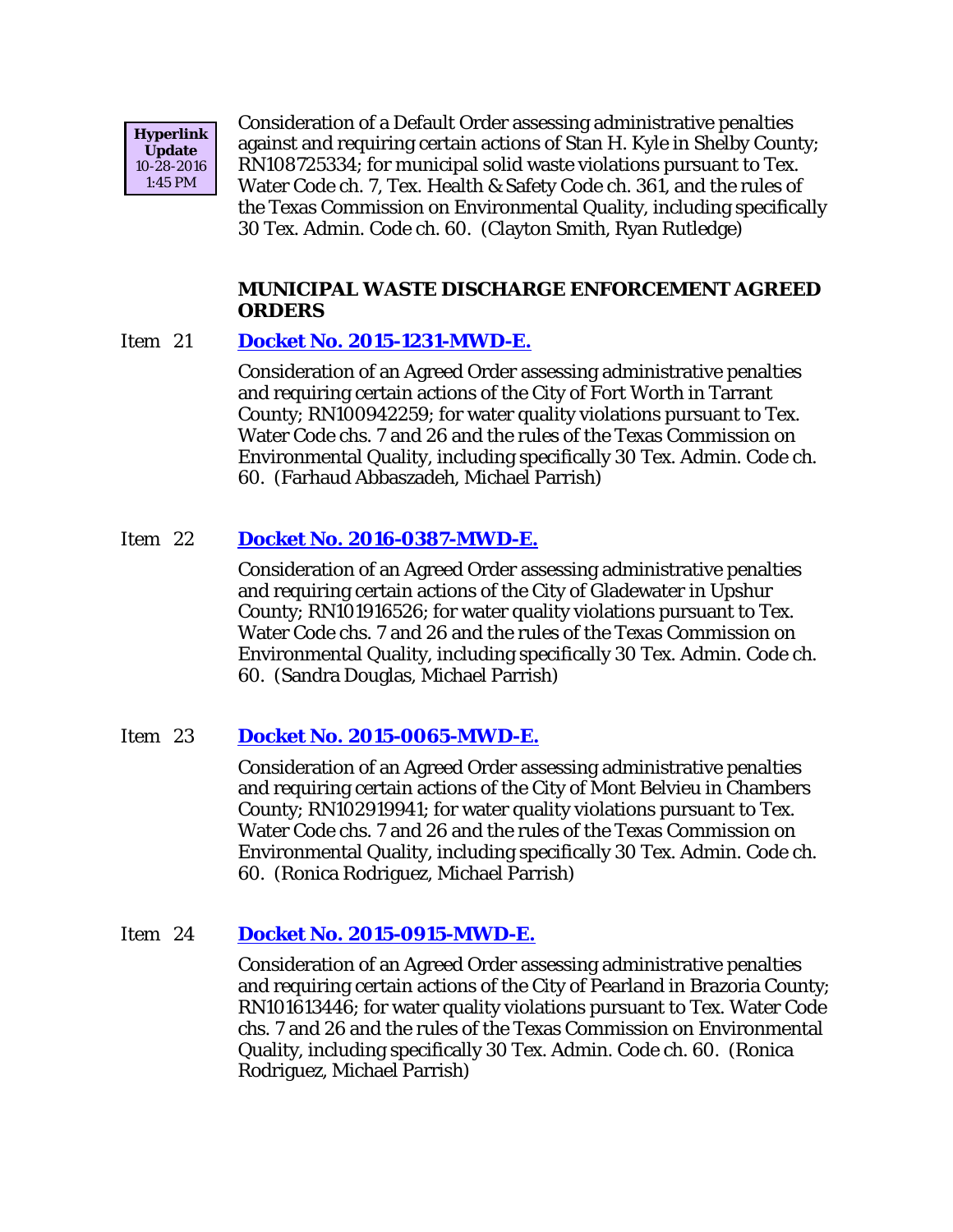#### Item 25 **[Docket No. 2015-1501-MWD-E.](http://www.tceq.texas.gov/assets/public/comm_exec/agendas/comm/backup/Agendas/2016/11-02-2016/1501MWD.pdf)**

Consideration of an Agreed Order assessing administrative penalties and requiring certain actions of New Braunfels Utilities in Comal County; RN101607786; for water quality violations pursuant to Tex. Water Code chs. 7 and 26 and the rules of the Texas Commission on Environmental Quality, including specifically 30 Tex. Admin. Code ch. 60. (James Boyle, Michael Parrish)

#### **PETROLEUM STORAGE TANK ENFORCEMENT AGREED ORDERS**

## Item 26 **[Docket No. 2016-0571-PST-E.](http://www.tceq.texas.gov/assets/public/comm_exec/agendas/comm/backup/Agendas/2016/11-02-2016/0571PST.pdf)**



Consideration of an Agreed Order assessing administrative penalties and requiring certain actions of 786 K & H LLC dba S Mart in Morris County; RN102232196; for petroleum storage tank violations pursuant to Tex. Water Code chs. 7 and 26 and the rules of the Texas Commission on Environmental Quality, including specifically 30 Tex. Admin. Code ch. 60. (James Baldwin, Michael Parrish)

## Item 27 **[Docket No. 2016-0526-PST-E.](http://www.tceq.texas.gov/assets/public/comm_exec/agendas/comm/backup/Agendas/2016/11-02-2016/0526PST.pdf)**

Consideration of an Agreed Order assessing administrative penalties and requiring certain actions of DENNIS PORTER, INC. dba Porters Shell in Andrews County; RN101879534; for petroleum storage tank violations pursuant to Tex. Water Code chs. 7 and 26 and the rules of the Texas Commission on Environmental Quality, including specifically 30 Tex. Admin. Code ch. 60. (Jonathan Nguyen, Michael Parrish)

## Item 28 **[Docket No. 2015-1599-PST-E.](http://www.tceq.texas.gov/assets/public/comm_exec/agendas/comm/backup/Agendas/2016/11-02-2016/1599PST.pdf)**

Consideration of an Agreed Order assessing administrative penalties and requiring certain actions of Dupre Logistics LLC in Harris and Orange Counties; RN100648096; for petroleum storage tank violations pursuant to Tex. Water Code chs. 7 and 26 and the rules of the Texas Commission on Environmental Quality, including specifically 30 Tex. Admin. Code ch. 60. (Abigail Lindsey, Michael Parrish)

## Item 29 **[Docket No. 2016-0326-PST-E.](http://www.tceq.texas.gov/assets/public/comm_exec/agendas/comm/backup/Agendas/2016/11-02-2016/0326PST.pdf)**

Consideration of an Agreed Order assessing administrative penalties and requiring certain actions of EXXON MOBIL CORPORATION in Harris County; RN102579307; for petroleum storage tank violations pursuant to Tex. Water Code chs. 7 and 26 and the rules of the Texas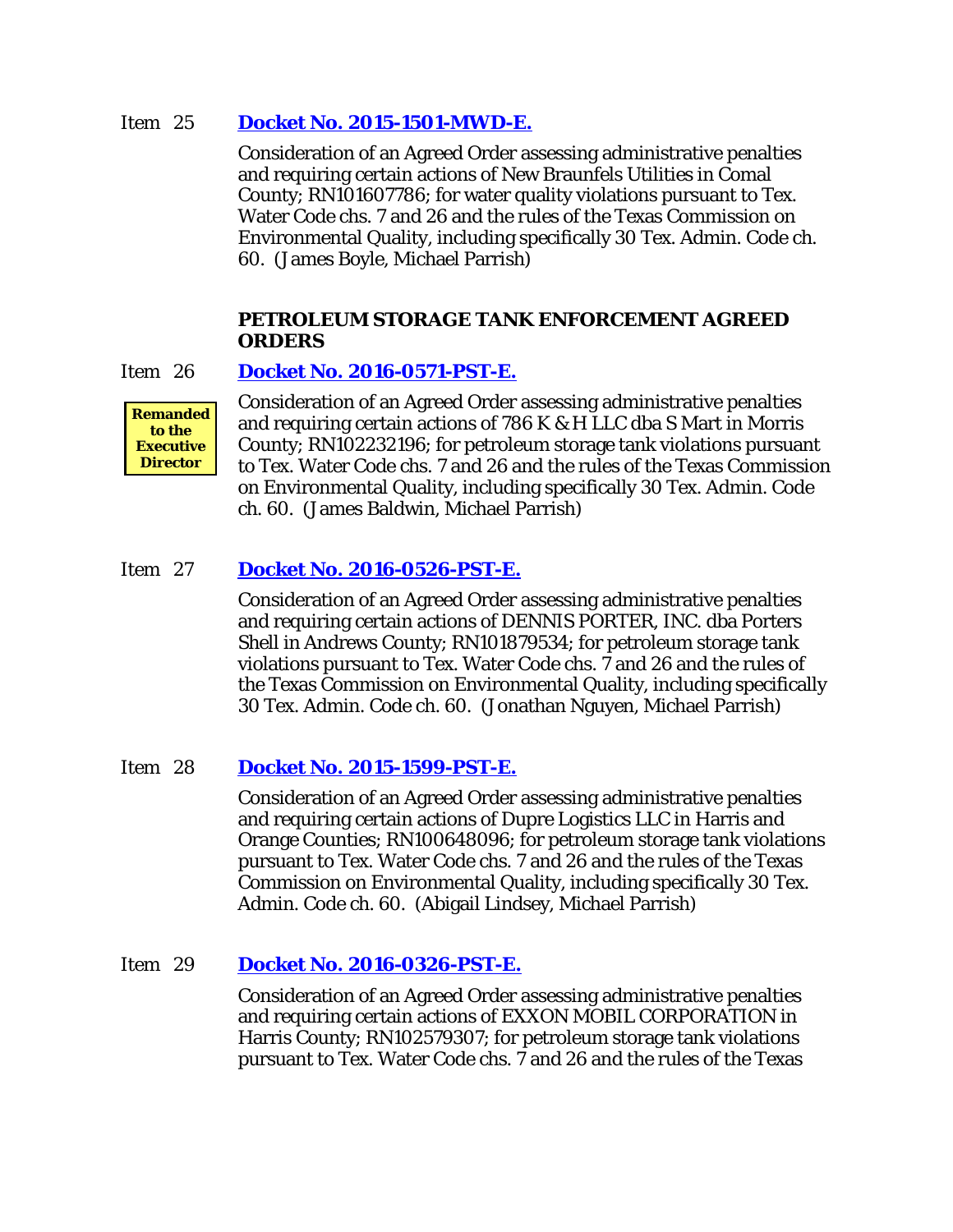Commission on Environmental Quality, including specifically 30 Tex. Admin. Code ch. 60. (Rebecca Boyett, Michael Parrish)

#### Item 30 **[Docket No. 2016-0141-PST-E.](http://www.tceq.texas.gov/assets/public/comm_exec/agendas/comm/backup/Agendas/2016/11-02-2016/0141PST.pdf)**



Consideration of an Agreed Order assessing administrative penalties and requiring certain actions of MARTY MECHANICAL, INC. dba One Stop 46 in Rockwall County; RN102257227; for petroleum storage tank violations pursuant to Tex. Water Code chs. 7 and 26 and the rules of the Texas Commission on Environmental Quality, including specifically 30 Tex. Admin. Code ch. 60. (Rebecca Boyett, Michael Parrish)

#### Item 31 **[Docket No. 2016-0687-PST-E.](http://www.tceq.texas.gov/assets/public/comm_exec/agendas/comm/backup/Agendas/2016/11-02-2016/0687PST.pdf)**

Consideration of an Agreed Order assessing administrative penalties and requiring certain actions of McLane Company, Inc. in Bell County; RN101616779; for petroleum storage tank violations pursuant to Tex. Water Code chs. 7 and 26 and the rules of the Texas Commission on Environmental Quality, including specifically 30 Tex. Admin. Code ch. 60. (Farhaud Abbaszadeh, Michael Parrish)

#### Item 32 **[Docket No. 2015-1655-PST-E.](http://www.tceq.texas.gov/assets/public/comm_exec/agendas/comm/backup/Agendas/2016/11-02-2016/1655PST.pdf)**

Consideration of an Agreed Order assessing administrative penalties and requiring certain actions of Rosa Castillo in Bexar County; RN101854875; for petroleum storage tank violations pursuant to Tex. Water Code chs. 7 and 26 and the rules of the Texas Commission on Environmental Quality, including specifically 30 Tex. Admin. Code ch. 60. (Jessica Bland, Michael Parrish)

#### Item 33 **[Docket No. 2016-0605-PST-E.](http://www.tceq.texas.gov/assets/public/comm_exec/agendas/comm/backup/Agendas/2016/11-02-2016/0605PST.pdf)**

Consideration of an Agreed Order assessing administrative penalties and requiring certain actions of S.S.G. FUEL SERVICE, INC. dba Exxon Food Mart in Harris County; RN102950565; for petroleum storage tank violations pursuant to Tex. Water Code chs. 7 and 26 and the rules of the Texas Commission on Environmental Quality, including specifically 30 Tex. Admin. Code ch. 60. (Epifanio Villarreal, Michael Parrish)

#### Item 34 **[Docket No. 2016-0712-PST-E.](http://www.tceq.texas.gov/assets/public/comm_exec/agendas/comm/backup/Agendas/2016/11-02-2016/0712PST.pdf)**



Consideration of an Agreed Order assessing administrative penalties against STRAUS SYSTEMS, INC. in Fort Bend County; RN100664671; for petroleum storage tank violations pursuant to Tex. Water Code chs. 7 and 26 and the rules of the Texas Commission on Environmental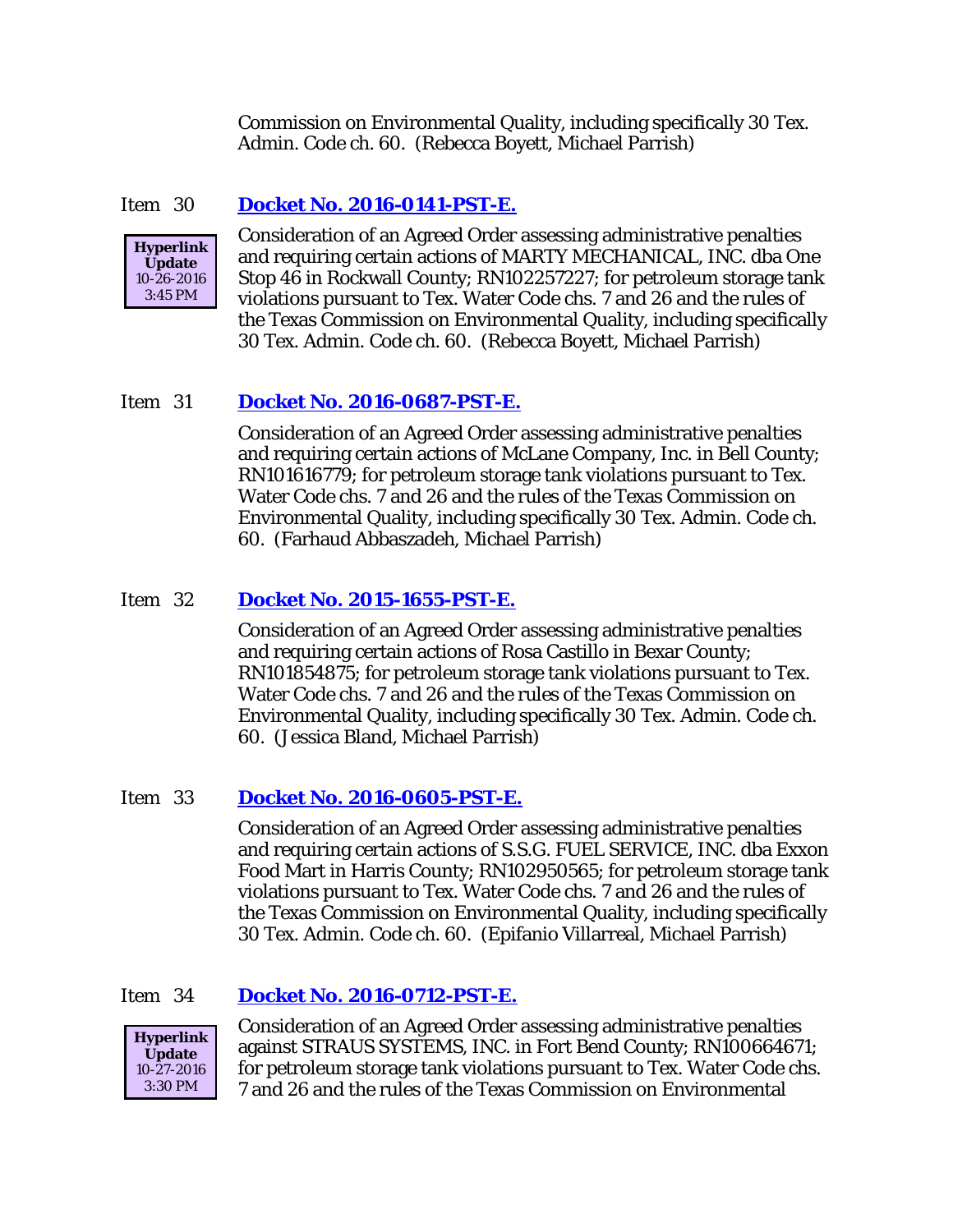Quality, including specifically 30 Tex. Admin. Code ch. 60. (Holly Kneisley, Michael Parrish)

## **PETROLEUM STORAGE TANK ENFORCEMENT DEFAULT ORDER**

# Item 35 **[Docket No. 2013-0187-PST-E.](http://www.tceq.texas.gov/assets/public/comm_exec/agendas/comm/backup/Agendas/2016/11-02-2016/0187PST.pdf)**

Consideration of a Default Order assessing administrative penalties against and requiring certain actions of CHAU MANAGEMENT, Inc. d/b/a Times Market 101 and d/b/a Times Market 102 in Calhoun County; RN101748911 and RN101752194; for petroleum storage tank violations pursuant to Tex. Water Code chs. 7 and 26 and the rules of the Texas Commission on Environmental Quality, including specifically 30 Tex. Admin. Code ch. 60. (Ian Groetsch, Ryan Rutledge)

## **PUBLIC WATER SYSTEM ENFORCEMENT AGREED ORDERS**

## Item 36 **[Docket No. 2016-0669-PWS-E.](http://www.tceq.texas.gov/assets/public/comm_exec/agendas/comm/backup/Agendas/2016/11-02-2016/0669PWS.pdf)**

Consideration of an Agreed Order assessing administrative penalties and requiring certain actions of Aqua Utilities, Inc. in Travis County; RN101502730; for public drinking water violations pursuant to Tex. Health & Safety Code ch. 341 and the rules of the Texas Commission on Environmental Quality. (Steven Hall, Michael Parrish)

## Item 37 **[Docket No. 2016-0071-PWS-E.](http://www.tceq.texas.gov/assets/public/comm_exec/agendas/comm/backup/Agendas/2016/11-02-2016/0071PWS.pdf)**

Consideration of an Agreed Order assessing administrative penalties and requiring certain actions of CASTLE WATER, INC. in Hood County; RN101283679; for public drinking water violations pursuant to Tex. Health & Safety Code ch. 341, Tex. Water Code ch. 5, and the rules of the Texas Commission on Environmental Quality. (Steven Hall, Michael Parrish)

# Item 38 **[Docket No. 2016-0252-PWS-E.](http://www.tceq.texas.gov/assets/public/comm_exec/agendas/comm/backup/Agendas/2016/11-02-2016/0252PWS.pdf)**

Consideration of an Agreed Order assessing administrative penalties and requiring certain actions of Presidio County Water Improvement District 1 dba Redford Water Supply in Presidio County; RN101266054; for public drinking water violations pursuant to Tex. Health & Safety Code ch. 341 and the rules of the Texas Commission on Environmental Quality. (Katy Montgomery, Michael Parrish)

## Item 39 **Docket No. [2015-1209-PWS-E.](http://www.tceq.texas.gov/assets/public/comm_exec/agendas/comm/backup/Agendas/2016/11-02-2016/1209PWS.pdf)**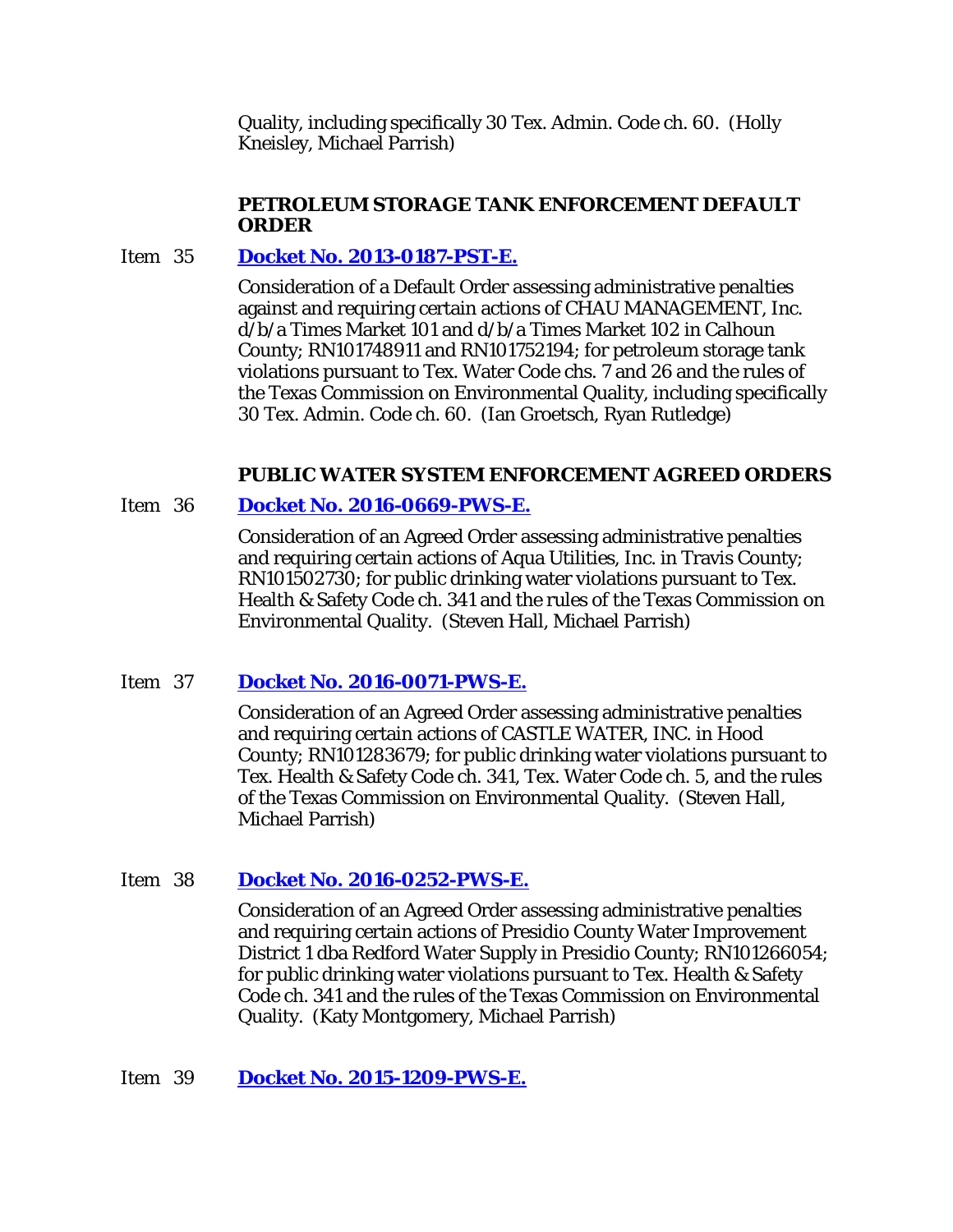Consideration of an Agreed Order assessing administrative penalties and requiring certain actions of The Mission Texas International Training Center in Parker County; RN106454978; for public drinking water violations pursuant to Tex. Health & Safety Code ch. 341 and the rules of the Texas Commission on Environmental Quality. (Jim Fisher, Michael Parrish)

# Item 40 **[Docket No. 2015-1830-PWS-E.](http://www.tceq.texas.gov/assets/public/comm_exec/agendas/comm/backup/Agendas/2016/11-02-2016/1830PWS.pdf)**

Consideration of an Agreed Order assessing administrative penalties against OAK TERRACE ESTATES, INC. and Robert M. Smith in Polk County; RN102673902; for public drinking water violations pursuant to Tex. Health & Safety Code ch. 341 and the rules of the Texas Commission on Environmental Quality. (Ryan Rutledge)

## **WATER QUALITY ENFORCEMENT AGREED ORDER**

# Item 41 **[Docket No. 2016-0200-WQ-E.](http://www.tceq.texas.gov/assets/public/comm_exec/agendas/comm/backup/Agendas/2016/11-02-2016/0200WQ.pdf)**

Consideration of an Agreed Order assessing administrative penalties and requiring certain actions of the City of Shenandoah in Montgomery County; RN105552582; for water quality violations pursuant to Tex. Water Code chs. 7 and 26 and the rules of the Texas Commission on Environmental Quality, including specifically 30 Tex. Admin. Code ch. 60. (Melissa Castro, Michael Parrish)

#### **WITHOUT CERTIFICATION ENFORCEMENT DEFAULT ORDER**

## Item 42 **[Docket No. 2016-0009-WOC-E.](http://www.tceq.texas.gov/assets/public/comm_exec/agendas/comm/backup/Agendas/2016/11-02-2016/0009WOC.pdf)**

Consideration of a Default Order assessing administrative penalties against Alfonzo Campos, Sr. in Bee County; RN107594962; for occupational licensing violations pursuant to Tex. Water Code chs. 7 and 37, Tex. Health & Safety Code ch. 341, and the rules of the Texas Commission on Environmental Quality. (Ian Groetsch, Ryan Rutledge)

## **RULE MATTERS**

## Item 43 **[Docket No. 2016-0336-RUL.](http://www.tceq.texas.gov/assets/public/comm_exec/agendas/comm/backup/Agendas/2016/11-02-2016/0336RUL.pdf)**

Consideration of the adoption of amended Sections 9.11 - 9.13 and 9.15 - 9.17 of 30 TAC Chapter 9, Training. The adopted rulemaking would implement House Bill 3337, 84th Texas Legislature, 2015, Regular Session, by updating training and education procedures for agency administrators and employees. The proposed rules were published in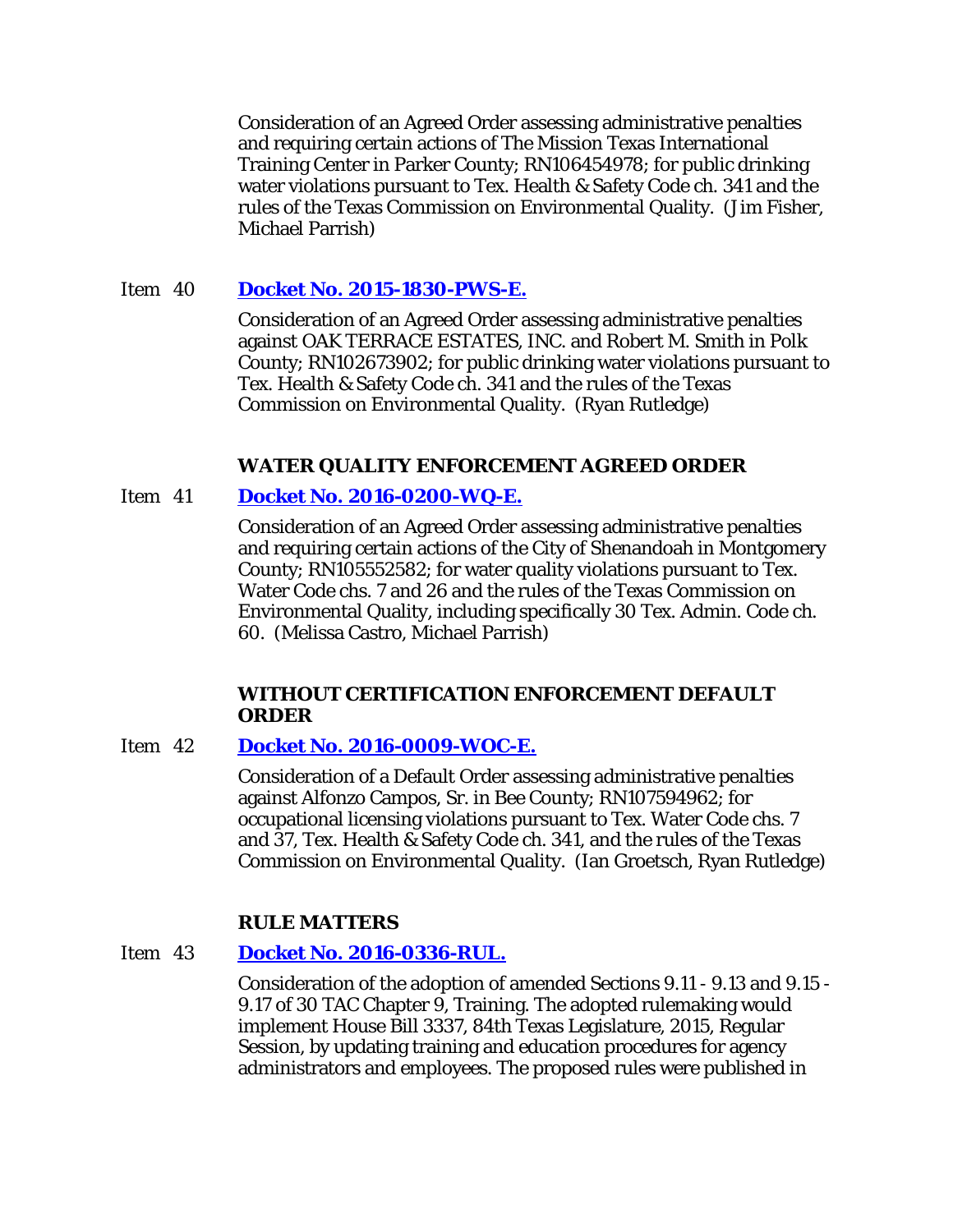the July 8, 2016, issue of the *Texas Register* (41 TexReg 4947). (Amber Kaskie, Yen Tran) (Rule Project No. 2015-039-009-AD)

#### Item 44 **[Docket No. 2016-0408-RUL.](http://www.tceq.texas.gov/assets/public/comm_exec/agendas/comm/backup/Agendas/2016/11-02-2016/0408RUL.pdf)**

Consideration of the adoption of the repeal of Sections 116.130 - 116.134, 116.136, and 116.137 of 30 Texas Administrative Code (TAC) Chapter 116, Control of Air Pollution by Permits for New Construction or Modification; and corresponding revisions to the State Implementation Plan. The adoption would remove from Chapter 116 obsolete notification and comment procedures rules, which have been superseded by portions of 30 TAC Chapter 39, Public Notice, and 30 TAC Chapter 55, Requests for Reconsideration and Contested Case Hearings; Public Comment. The proposed repeal was published in the July 8, 2016, issue of the *Texas Register* (41 TexReg 4950) and a Correction of Error was published in the July 22, 2016, issue of the *Texas Register* (41 TexReg 5458). (Tasha Burns, Janis Hudson) (Rule Project No. 2016-026-116-AI)

#### Item 45 **[Docket No. 2016-0877-RUL.](http://www.tceq.texas.gov/assets/public/comm_exec/agendas/comm/backup/Agendas/2016/11-02-2016/0877RUL.pdf)**

Consideration of the adoption of amended Section 101.222 of 30 TAC Chapter 101, General Air Quality Rules; and corresponding revision to the Texas State Implementation Plan. The adoption would clarify that the Texas Commission on Environmental Quality's affirmative defense provisions for certain excess emissions are not intended to limit a federal court's ability to determine appropriate remedies. The applicability of this amendment would be delayed until certain events have occurred. The proposed rule was published in the July 22, 2016, issue of the *Texas Register* (41 TexReg 5343). (Cynthia Gandee, Janis Hudson) (Rule Project No. 2016-040-101-CE)

#### **STATE IMPLEMENTATION PLAN**

#### Item 46 **[Docket No. 2016-0308-SIP.](http://www.tceq.texas.gov/assets/public/comm_exec/agendas/comm/backup/Agendas/2016/11-02-2016/0308SIP.pdf)**

Consideration of an adopted revision to the State Implementation Plan (SIP) for removal of 30 Texas Administrative Code (TAC) Chapter 116, Control of Air Pollution by Permits for New Construction or Modification, Sections 116.120 - 116.123, 116.125, and 116.126 from the SIP. Sections 116.120 - 116.123, 116.125, and 116.126 were repealed on August 7, 2002. Notice was published in the July 8, 2016, issue of the *Texas Register* (41 TexReg 5109). (Becky Southard, Janis Hudson) (Project No. 2016-028-SIP-NR)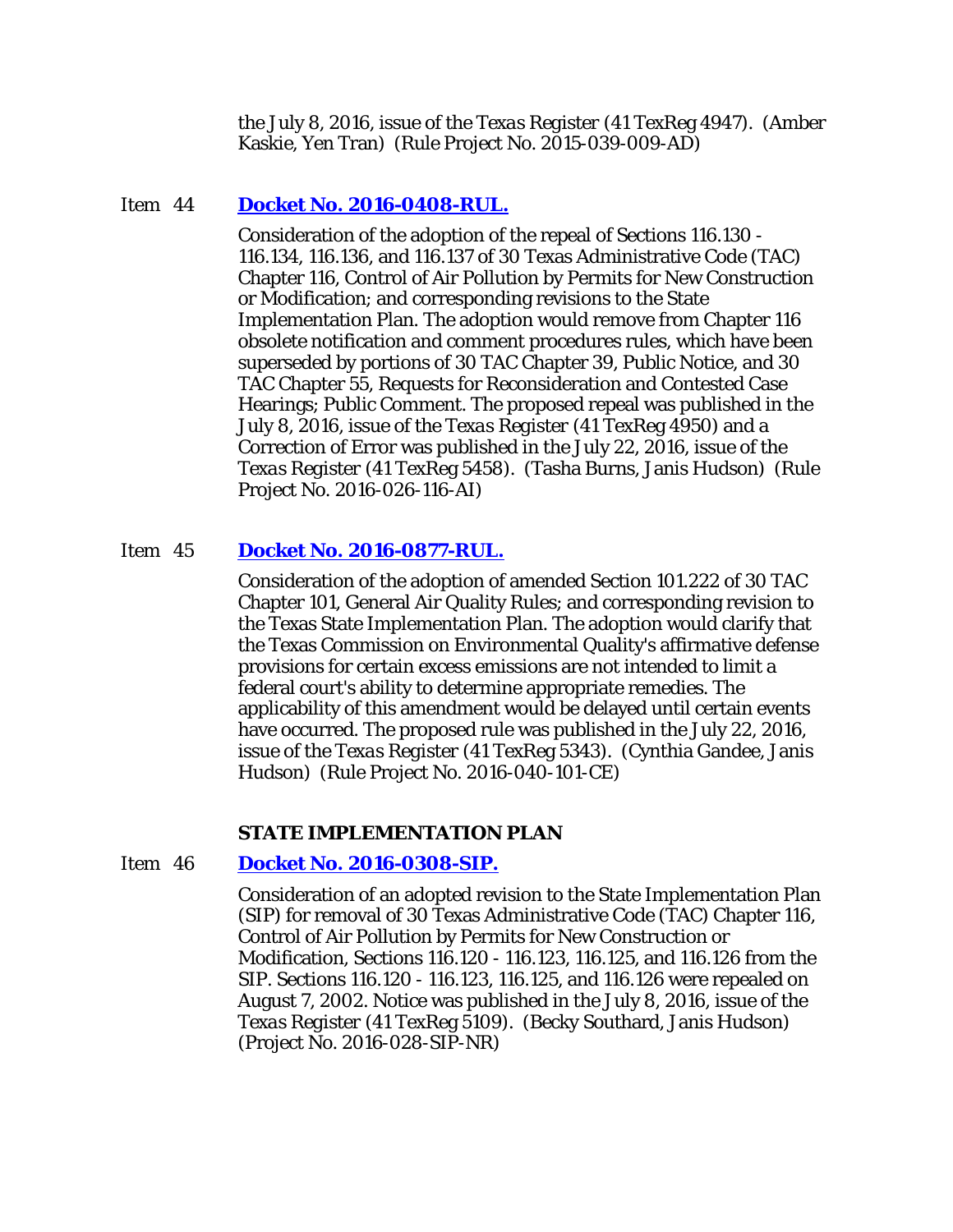#### **PUBLIC COMMENT SESSION**

#### Item 47 **Docket No. 2016-0004-PUB.**

The Commission will receive comments from the public on any matters within the jurisdiction of the TCEQ, with the exception of pending permitting matters or other contested cases which are subject to the ex parte prohibition found in Texas Government Code §2001.061. In the interest of time, speakers will be limited to three minutes each, with the total time for public comment limited to one hour.

#### **EXECUTIVE MEETING**

#### Item 48 **Docket No. 2016-0001-EXE.**

The Commission will conduct a closed meeting to deliberate the appointment, employment, evaluation, reassignment, duties, discipline, or dismissal of the Commission's Executive Director and General Counsel, as permitted by Section 551.074 of the Texas Open Meetings Act, Chapter 551 of the Government Code. The Commission may also meet in open meeting to take action on this matter as required by Section 551.102 of the Texas Open Meetings Act, Chapter 551 of the Government Code.

#### Item 49 **Docket No. 2016-0002-EXE.**

The Commission will conduct a closed meeting to receive legal advice and will discuss pending or contemplated litigation, settlement offers, and/or the appointment, employment, evaluation, reassignment, duties, discipline or dismissal of specific Commission employees, as permitted by Sections 551.071 and 551.074, the Open Meetings Act, codified as Chapter 551 of the Government Code. The Commission may also meet in open meeting to take action on legal or personnel matters considered in the closed meeting as required by Section 551.102 of the Texas Open Meetings Act, Chapter 551 of the Government Code.

#### Item 50 **Docket No. 2016-0003-EXE.**

The Commission will conduct a closed meeting to discuss their duties, roles, and responsibilities as Commissioners of the TCEQ pursuant to Section 551.074 of the Open Meetings Act, Codified as Chapter 551 of the Government Code. The Commission may also meet in open meeting to take action on this matter as required by Section 551.102 of the Texas Open Meetings Act, Chapter 551 of the Government Code.

#### **(PERSONS WITH DISABILITIES WHO PLAN TO ATTEND THE TCEQ AGENDA AND WHO MAY NEED AUXILIARY AIDS OR**